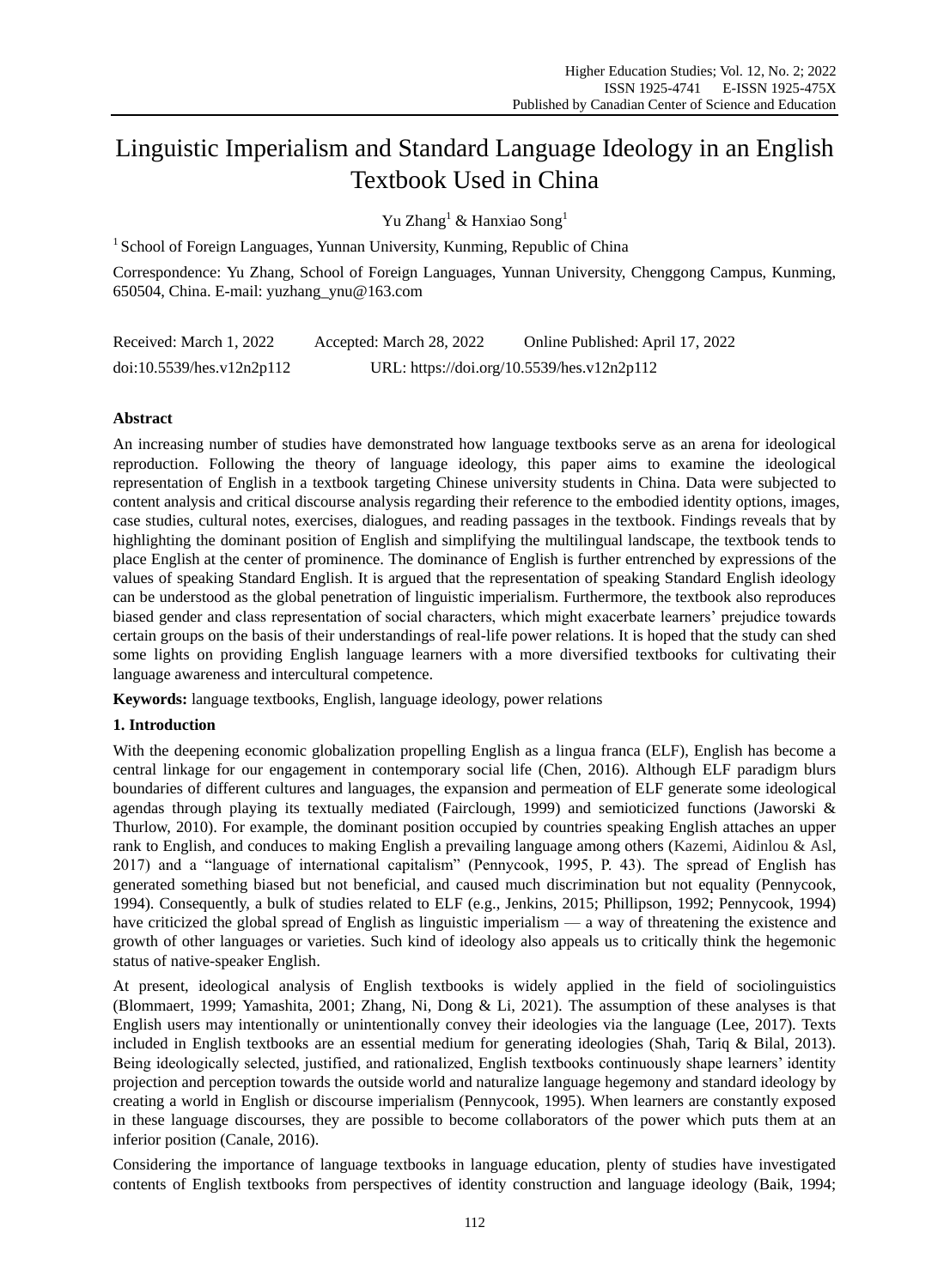Heinrich, 2005; Sigeal & Okamoto, 1996; Shardakova & Pavlenko, 2004; Tajeddin & Pakzadian, 2020). These studies disclose the fact that though different Englishes are emerged and used by a majority of people, the assumption towards English is overwhelmingly biased towards the conception that English is their English (Phillipson, 1992). In Sigeal and Okamoto"s (1996) study, they find that based on ideologies of class, gender identity, and language, Japanese textbooks targeting for American students reproduce stereotypical linguistic hegemony. Baik (1994) also demonstrates that English language textbooks used in Korea favor native-like proficiency, which "inevitably results in unequal power relations between native speakers of English and the learners of English as a second or foreign language" (P. 67).

Following Sigeal and Okamoto"s (1996) and Baik"s (1994) investigations and informed by concepts of linguistic imperialism and standard language ideology, this study turns the research object into one national planning English intercultural communication textbook targeting Chinese university students in China to look at what language ideologies are discursively represented with the following two questions.

(1) What identity options does the English intercultural communication textbook represent?

(2) Whose language perspectives does the English intercultural communication textbook represent?

This case study is hoping to complement previous research conducted by Zhang, Ni, Dong & Li (2021) which scrutinized the same textbook but just focused on cultural representations, and to provide some suggestions for better English language textbook planning with more efficient results in moral education and global citizenship cultivation (Crystal, 2003).

## **2. Literature Review**

## *2.1 Conceptualizing Language Textbooks*

It is generally acknowledged that language textbooks endorse the identify-shaping function and are by the nature ideological (Shardakova & Pavlenko, 2004; Apple, 1999). Through the vehicle of ideology, Liddicoat and Scarino (2013) have exemplified that language textbooks are never a neutral entity transforming unidirectional knowledge, but are "entry points to new cultural realities" (P. 84). Then, after conducting a holistic examination of language textbooks, Curdt-Christiansen and Weninger (2015) conceptualize foreign-language textbooks as sociocultural materials, repleted with social, cultural and political perspectives. Institutionally sanctioned, the discourses embedded in language textbooks are unquestionably connected with the politics of identity (Curdt-Christiansen & Weninger, 2015). Apple (1999) also argues that language textbooks contain an identity-shaping discourse in that the authoritative cultural knowledge disseminated in them always represents the dominant group, describes and constructs the social world, and affects learners" perception towards the world and towards themselves.

Moreover, no speech community can get free of ideological constrains from its language (Heinrich, 2005). Subject to language regimentation involving world projection, national planning and legal provision, etc., language textbooks constitute essentially language ideologies. As Heinrich (2005) argues, "when studying changing language regimes, foreign language textbooks represent a promising object of research for the study of language ideology since ideological notions surface rather overtly in foreign language textbooks" (P. 214). The texts intentionally selected not only transmit language knowledge, but also serve the interest of the dominant groups by optimistically describing the value of their language and culture (Luke, 1988). Unequal power relations manifested by linguistic or cultural representations may reinforce traditional stereotypes and hinder the effects of cultivation of interculturality (Byram, 1998). Therefore, it is important to investigate language textbooks closely so as to make the "ideological systems and representations transparent" (Pennycook, 2001, P. 81).

#### *2.2 Identity Options in Language Textbooks*

The close relationship between language and ideology invites many studies to counter the logic between language textbooks, with a focus on social power representation and language ideology (Siegal & Okamoto, 1996; Safran, 1999; Tajeddin & Pakzadian, 2020). On the tenet of social power representation, the investigation through identity options depicted in language textbooks has been of paramount importance (Siegal & Okamoto, 1996; Safran, 1999). Many studies have confirmed that language textbooks provide a mechanism for reproducing hierarchy through the unequal presentation and description of characters in terms of gender, ethnicity, and nationality, etc (Alshammri 2017; Porreca, 1984; Shardakova & Pavlenko, 2004). On the sphere of gender identity, Porreca (1984) scrutinized images, texts, occupations, and "firstness" represented in 15 English textbooks used in the United States and disclosed the fact that English textbooks tended to present male-dominated ideology. In the United States, "although females comprise slightly over half the population,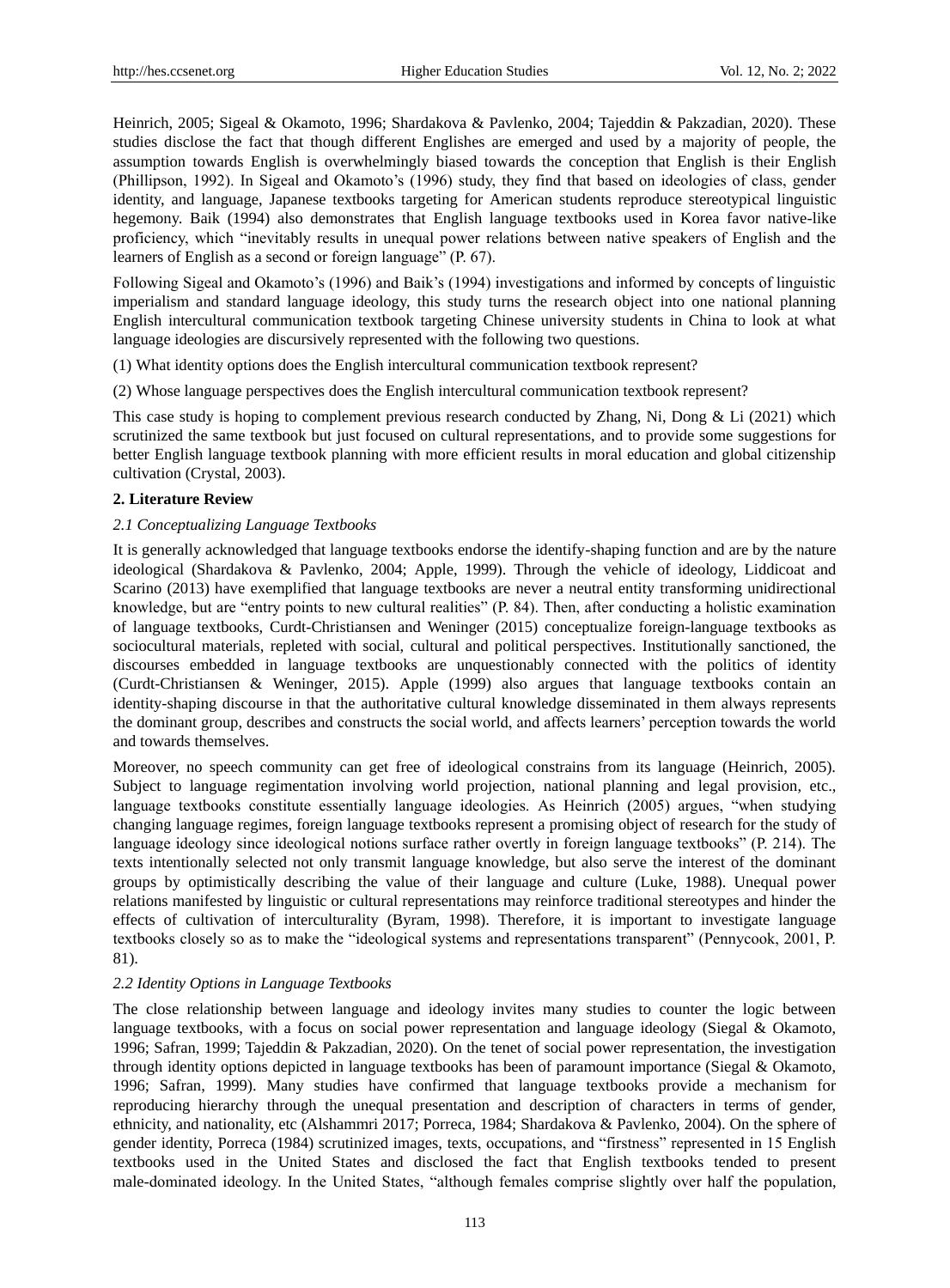they are represented only half as often as males in both text and illustration" (Porreca, 1984, P. 718). Recently, using critical discourse analysis, Alshammri (2017) found that English textbooks used in Saudi Arabia also reproduced gender hierarchy. Women were overwhelmingly invisible in occupational life. More strikingly, women had no right to speak on some important occasions because it was against Saudi "culture". Considering the unequal and stereotyped identity construction might affect learners" engagement with the real life, Shardakova and Pavlenko (2004) provided a comprehensive analysis of two Russian textbooks. Grounding in post-structuralist theory and critical discourse analysis, they examined two sets of identity options according to nationality, social class, profession occupation, age, gender, sexuality, marital status, ethnicity, and religious affiliation. One of their findings showed that white middle-class-educated-men occupied a huge discourse. The biased discourse suggested that language textbooks did not teach unbiased knowledge, but legitimized unequal power relations (Auerbach, 1995). Similarly, Duan (2020) analyzed identity options in eight Chinese textbooks targeted for international students learning Chinese and pinpointed that Han-dominated and white Anglophone-centered ideologies were discursively represented, which reflected the power relations on a global basis. In Safran"s (1999) study, he argued that in modern society, language textbooks tended to impose people a shared identity to promote linguistic homogeneity.

However, just as Shardakova and Pavlenko (2004) argued, "the biases and oversimplifications identified in the texts represent lost opportunities for cross-cultural reflection" (P. 25). Hence, in order to better compile language textbooks suitable for cultivation learners" global vision, it is still necessary to conduct more research to disclose what ideologies are generated through the construction of identity options in language textbooks (Shardakova & Pavlenko, 2004; Li, Duan, Dong & Sharif, 2019).

## *2.3 Language Ideology in Textbooks*

On the aspect of ideology, Heinrich (2005) analyzed what ideologies were surfaced from Japanese teaching materials and how Japanese were portrayed. His findings showed that the existing language discourses legitimized norms set up by privileged native speakers. Foreign language learners aspired to pursuit native-sound accent. However, "foreign language education which aims at native-like proficiency inevitably results in unequal power relations between native speakers of Japanese and learners of Japanese as a foreign language" (Heinrich, 2005, P. 213). In Duan"s (2020) study, she revealed that English supremacy and the hegemonic status of Westerners were even disseminated in Chinese textbooks. The hegemony of English and White-Anglophones was entrenched by highlighting the value of speaking Standard English. Then, turning the research object into four English textbooks used in Bangladesh and in virtue of concepts of nationalism and essentialism, Li, Duan, Dong and Sharif (2019) proposed that speaking Bangla and conducting Bangla practices indicated Bangla national identity. The huge discourse about a shared national identity purported in textbooks might other other communities. Besides that, these textbooks also showed a native speakerism. Anglophones were constructed as ideal English speakers. Analogously, with the concept of Concentric Circles, Tajeddin and Pakzadian (2020) examined the representation of world Englishes and cultures in three English textbooks and pinpointed that native speakers" linguistic norms in inner circle countries were preferred without exception.

From the studies mentioned above, it is clear that the tendency in language education focuses on practices in native communities and English is spread as a dominant discourse in both English textbooks or non-English textbooks. Consequently, Phillipson (1992) raises the concept of linguistic imperialism to criticize the hegemonic status of English in the multilingual world and to call for more empirical support contributing to analyzing the expansion of English and its structural consequences.

All in all, literature on identity options and language ideologies in language textbooks helps to frame our inquiry into language ideologies in English textbooks used in China. Assisted by theories of linguistic imperialism and standard language ideology, we aims to disclose what characters and whose language perspectives are represented in *English Intercultural Communication Course in College*.

# **3. Language Ideology as Theoretical Framework**

Generally speaking, language ideology refers to people" evaluative perception towards certain language. Silverstein (1979) claims that language ideology refers to "any set of beliefs about language articulated by users as a rationalization or justification of perceived language structure and use" (P. 193). For example, the reason why English is marked as a global lingua franca among others largely relies on its economic power and social value (McArthur, 1998; McKay, 2002). From an ELF perspective, language ideologies most relevant to our study are linguistic imperialism and standard language ideology.

According to Phillipson (1992), "linguistic imperialism refers to a particular theory for analyzing relations between dominant and dominated cultures, specifically the way English language learning has been promoted"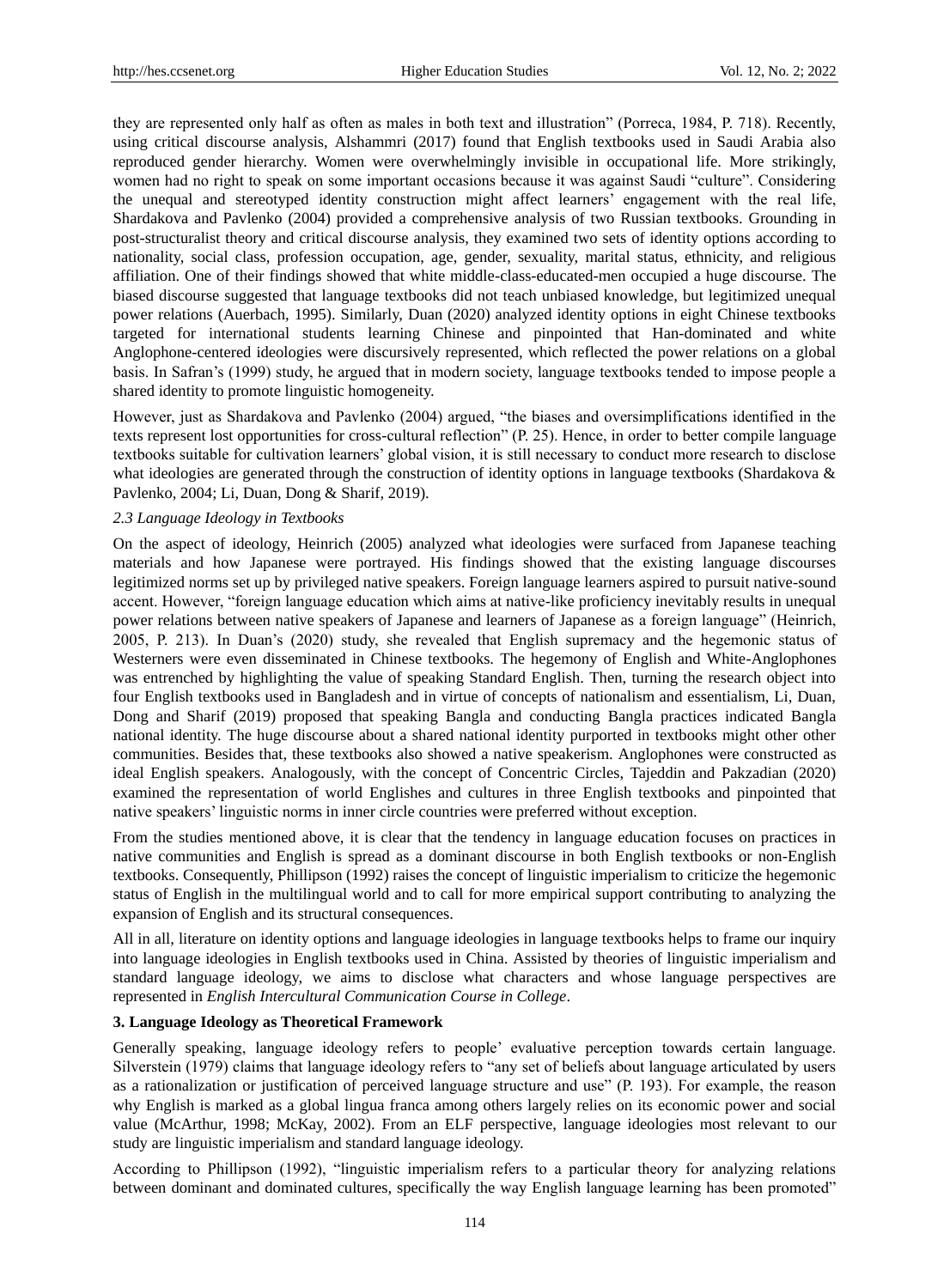(P. 15). As a powerful source of maintaining power and hegemonic status, the promotion of English "serve[s] to strengthen the hold of the center over the periphery" (Phillipson, 1992, P. 192). In particular, the white-Anglophone countries endorse English with an upper rank, making English a prominent among other languages. The preeminence of English will continuously reproduces structural agendas between English and other languages and between "Standard" English and other English varieties. Correspondingly, starting from the concept of hegemony, Apple (1982) asserts that schools constitute an important arena for making sense of the world, reproducing linguistic and cultural inequalities, maintaining the established hegemonic status of certain communities, and creating discourse imperialism (Pennycook, 1995) by English to protect the supremacy of some countries over others. Among the various approaches utilized by schools to socialize students, English textbooks are key field to legitimize English hegemony through selective tradition which naturalizes the dominant group's norms and makes the dominated accept them without question (Williams, 1989).

Along the same vein, education is also a key site where standard language ideology comes into play (Lippi-Green, 2012). Lippi-Green (2012) pinpoints that standard language ideology is "a bias toward an abstracted, idealized, homogeneous spoken language which is imposed from above, and which takes as its model the written language" (P. 166). The representation of English in current English textbooks favoring either American English or British English is de facto the manifestation of standard language ideology (Gray, 2002) or specifically, Standard English (SE) ideology. The expansion of SE ideology invites the reflection on language ecology and language equality because standard language ideology as a "suppression of variation" (Lippi-Green, 2012, P. 166) might hinder the legitimacy of other English varieties and put them into a inferior position.

In short, the inextricable connection between language textbooks and ideology leads English textbooks to the analysis of hidden curriculum (Byram, 1989). In other words, it is worthwhile to explore how language discourses embedded in English textbooks may create, maintain, and reinforce the hegemonic status of certain groups and language varieties.

## **4. Methodology**

#### *4.1 Material Selection*

In this study, we select *English Intercultural Communication Course in College* as research object for three main reasons. Firstly, the textbook is an authoritative teaching material. It was published by Tsinghua University Press and had been successively selected into the  $11<sup>th</sup>$  Five-Year and the  $12<sup>th</sup>$  Five-Year National Planning Textbook for General Higher Education (Yan, 2015). The officially recognized authority can ensure its wide application and make the study representative. Secondly, since it is mainly talking about intercultural communication, the textbook contains lots of characters, social discourses, linguistic and cultural phenomena (Yan, 2015), which makes the analysis of identity options and linguistic ideologies plausible. Thirdly, the textbook does not cater to any specific learning group as indicated by its preface (Yan, 2015), making it possible to present a general overview of power relations that appear in English textbooks used in China.

#### *4.2 Data Collection and Analysis*

In the current research, data were thoroughly investigated and collected from images, case studies, cultural notes, exercises, dialogues, and reading passages. Following previous studies on language textbooks (Alshammri, 2017; Duan, 2020; Shardakova & Palvenko, 2004; Zhang, Ni, Dong & Li, 2021), this study adopted content analysis to count identity options, to categorize different aspects of topics into categories, and to make "replicable and valid inferences from data to their contexts" (Krippendorff, 1980, P. 21). In reference to the characters, contents, social relations provided in the textbook, we calculated the total number of the identity options. If the same character appeared into different texts, we counted it only once. After that, the identity options were categorized in terms of their gender, occupation, and nationality so as to deconstruct the social power tensions. It should be noted that in order to facilitate statistics and to make a clear and general image of the textbook, the distribution of the total characters, the distribution of gender and the distribution of occupation were divided into two categories, Chinese characters and foreign characters. Then, we gave a detailed interpretation of the characters according to their nationality.

After counting the distribution of identity options, we applied a close examination of the textbook to investigate whose language perspectives were represented with critical discourse analysis (CDA). CDA is a reliable method which aims to "systematically explore often opaque relationships of causality and determination between (a) discursive practices, events and texts, and (b) wider social and cultural structures, relations and processes; to investigate how such practices, events, and texts arise out of and are ideologically shaped by relations of power and struggles over power, and to explore how the opacity of these relationships between discourse and society itself is a factor securing power and hegemony" (Fairclough, 1995, P. 132).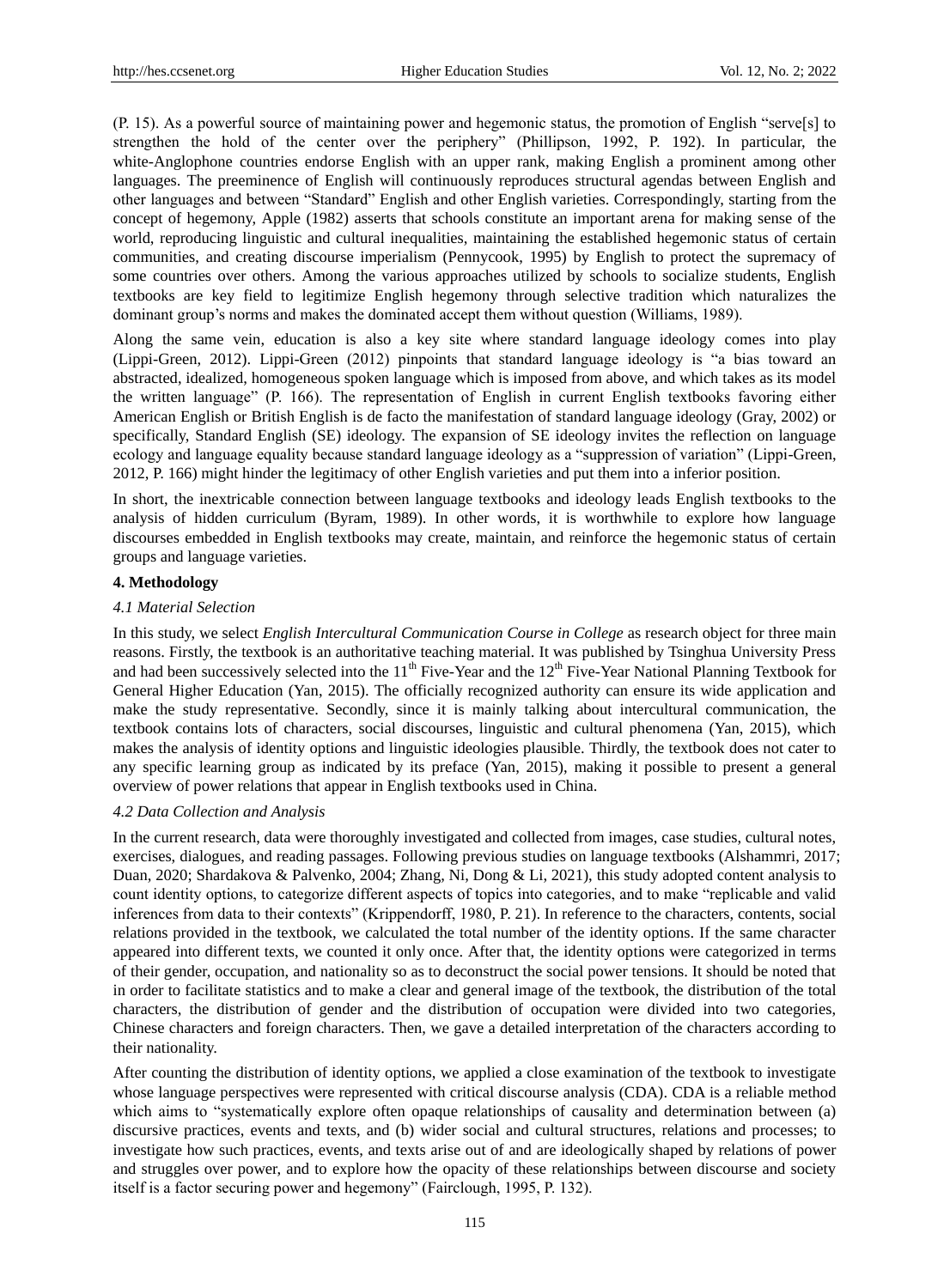Combining with these two methods, we have identified three recurring patterns which are relevant to language ideologies. These emerging categories in the study are "English as global dominance", "White Anglophones as a center of excellence", and "Male-biased identity options as representation of gendered tradition ". The three categories are derived from some sub-themes in part *5.1* and part *5.2*.

## *4.3 Limitations of the Study*

This study is subjected to several limitation. First, in order to offer an in-depth discussion, we limit our research object into only one textbook. Second, this study is only based on static texts in terms of identity options and language perspectives, without inquiring perceptions of users of this textbook. Future studies are encouraged to expand the research sample and to combine interviews of textbook users, so as to examine holistically how they are engaged in linguistic and cultural knowledge through using English language textbooks.

# **5. Findings**

## *5.1 Identity Options in the Textbook*

The investigation of language ideology in *English Intercultural Communication Course in College* will start by examining the characters who are represented in the textbook.

# 5.1.1 Characters

Table 1. Character distribution in *English Intercultural Communication Course in College*

| Types of Characters Chinese characters Foreign characters |    |        |
|-----------------------------------------------------------|----|--------|
| Number                                                    | 24 | -119   |
| Percentage $(N=143)$ 16.78%                               |    | 83.22% |

In the textbook, 143 characters are represented with an asymmetrical feature as shown in Table 1. Such unequal representation intentionally or unintentionally indicates a power relation struggle. Among them, 24 are Chinese characters and 119 are foreign characters. By comparing the number of Chinese and foreign characters, it is evident that the representation of Chinese and foreign characters in the textbook is prominently unequal. Foreign characters (83.22%) are nearly five times as many as Chinese characters (16.78%).

# 5.1.2 Gender

Table 2. Gender distribution in *English Intercultural Communication Course in College*

| Gender and           | Chinese |        | Chinese Undefined Foreign Foreign |      |        | Undefined |
|----------------------|---------|--------|-----------------------------------|------|--------|-----------|
| nationality          | male    | female |                                   | male | female |           |
| Number               |         |        |                                   |      | 4 I    |           |
| Percentage $(N=143)$ | 7.64%   | 8.33%  | $0.69\%$                          | 50%  | 28.47% | 4 86%     |

On the aspect of gender distribution, table 2 illustrates that Chinese males and females are represented almost equally in the textbook, with 11 Chinese male characters and 12 Chinese female characters. While we are applauding the equal representation of Chinese males and females, we find that there exists a slightly imbalanced gender distribution featured with the under-representation of foreign female characters. The moderate number gap between foreign male and female characters (71 male and 41 female) leads us to argue that the textbook still produces hierarchical ideology between male and female.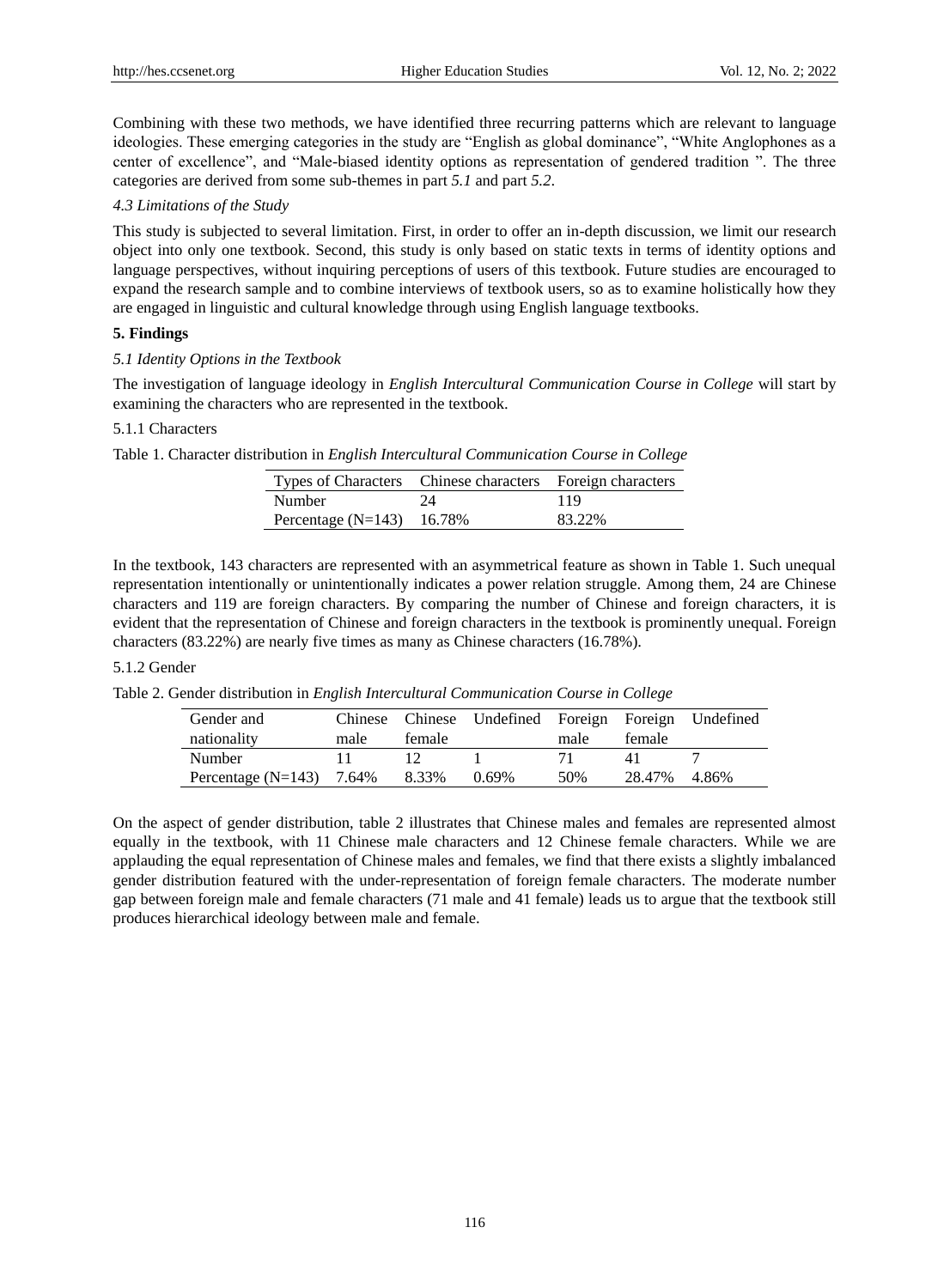# 5.1.3 Occupation

| Table 3. Occupations of characters in English Intercultural Communication Course in College |  |  |
|---------------------------------------------------------------------------------------------|--|--|
|---------------------------------------------------------------------------------------------|--|--|

| Chinese characters | Foreign characters |        |           |                    |      |        |           |
|--------------------|--------------------|--------|-----------|--------------------|------|--------|-----------|
| Occupations        | Male               | Female | Undefined | Occupations        | Male | Female | Undefined |
|                    | 11                 | 12     | 1         |                    | 71   | 41     | 7         |
| Student            | 3                  | 5      | 1         | Host               | 1    |        |           |
| Doctor             |                    | 1      |           | Maid               |      | 2      |           |
| Waitress           |                    | 1      |           | Student            | 17   | 12     |           |
| Office worker      | $\overline{4}$     | 1      |           | Doctor             | 3    |        |           |
| Visiting professor | 1                  | 1      |           | Office worker      | 7    | 1      |           |
| Undefined          | 3                  | 3      |           | Farmer             |      |        | 1         |
|                    |                    |        |           | Engineer           |      |        | 1         |
|                    |                    |        |           | Poet               |      |        | 1         |
|                    |                    |        |           | Detective          | 2    |        |           |
|                    |                    |        |           | Consultant         | 1    |        |           |
|                    |                    |        |           | Police             | 1    |        |           |
|                    |                    |        |           | Craftsman          |      | 1      |           |
|                    |                    |        |           | Actress            |      | 1      |           |
|                    |                    |        |           | Manager            | 4    | 2      | 1         |
|                    |                    |        |           | Monk               | 1    |        |           |
|                    |                    |        |           | Librarian          | 1    |        |           |
|                    |                    |        |           | <b>Businessman</b> | 1    |        |           |
|                    |                    |        |           | Teacher            | 7    | 1      |           |
|                    |                    |        |           | Housewife          |      |        |           |
|                    |                    |        |           | Undefined          | 25   | 20     | 3         |

Our investigation on occupation further verifies the argument mentioned above that the textbook maintains unequal power relations between male and female. In the textbook, men are given more occupational options than women. There are 16 occupations assigned to men while 13 to women. The inequality is further strengthened by the stereotyped gender roles. In the textbook, females are predominantly situated in the family domain. When female characters engage in social and occupational life, they serve as waiters, servants, craftsmen, housekeepers without exception. By contrast, male characters usually occupy decent jobs. More strikingly and ironically, the gender identity of working-class female is even been challenged by educated males. For example, in Case 19 (P. 102) *Who is the Most Beautiful Woman* (P. 102), the maid's gender identity was denied by a male lecture in a university. In the case study, females were gazed and judged by males. When two male university teachers were talking about who is the most beautiful woman, one of them pointed to a maid, but the other said "Why? She's just a maid; I'm asking you about women!" (P. 102). In the latter's eyes, maids could not be counted as women. Such discourse discursively reproduces the hierarchy between working class people and the elite group, between male and female.

In addition, table 3 presents that in all social discourses provided in the textbook, characters are dominated by middle and upper classes. Characters with similar backgrounds and educational backgrounds usually appear in the same occasion. None of discourses show that the middle class people see the working-class characters as plausible friends. Again, *Who is the Most Beautiful Woman* (P. 102) is a case in point. Based on the biased occupation representation, it is argued that, the single and unequal occupation distribution lacks the exchange cases with personages of different stratum from different social backgrounds, which might exacerbate learners" prejudice towards certain groups on the basis of their understandings of real-life power relations represented in the portrayed characters and mislead learners to think that intercultural communication only occurs among the middle and upper classes.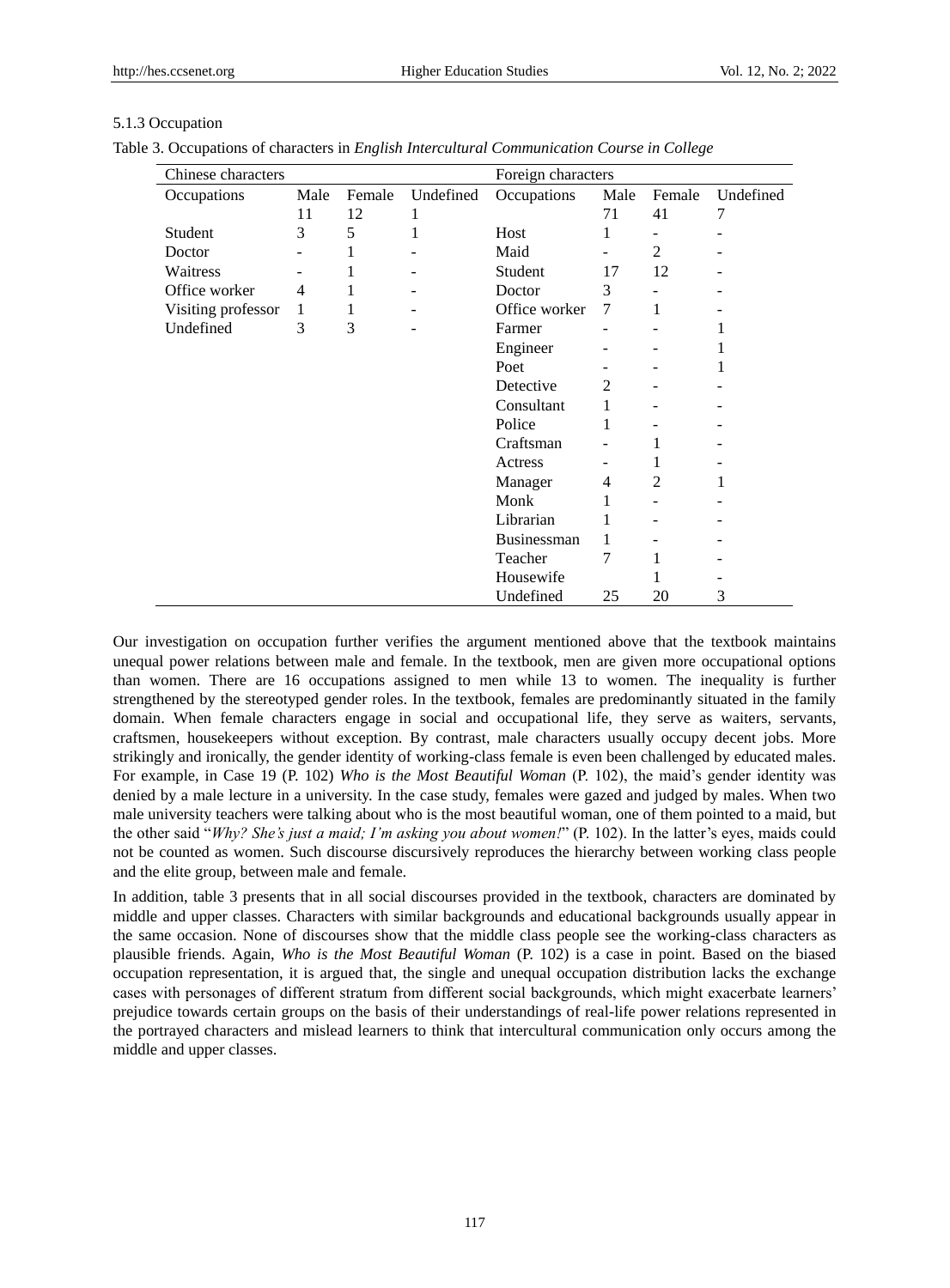# 5.1.4 Nationality

| Table 4. Nationality distribution in the English Intercultural Communication Course in College |  |  |
|------------------------------------------------------------------------------------------------|--|--|
|------------------------------------------------------------------------------------------------|--|--|

|          | Nationality     | Male | Female | Undefined |
|----------|-----------------|------|--------|-----------|
|          | Ukraine         |      | 1      |           |
|          | France          |      |        | 1         |
| Europe   | Scotland        |      |        | 1         |
|          | <b>British</b>  | 4    |        |           |
|          | Denmark         |      | 2      |           |
|          | German          | 2    | 1      |           |
| Americas | Canada          | 1    |        |           |
|          | America (US)    | 44   | 20     | 1         |
|          | Chile           | 1    |        |           |
| Asia     | China           | 11   | 12     | 1         |
|          | Japan           | 3    | 3      |           |
|          | Korea           | 4    |        |           |
|          | India           | 1    | 1      |           |
|          | Thailand        | 1    | 1      |           |
|          | The Philippines | 2    | 2      |           |
|          | Laos            | 1    |        |           |
|          | Malaysia        | 1    |        |           |
|          | Indonesia       | 1    | 3      |           |
|          | Saudi Arabia    | 3    |        |           |
|          | Turkey          |      | 1      |           |
| Africa   | Africa          | 3    | 2      |           |
| Oceania  | Australia       | 1    |        |           |
|          | Tonga           |      | 2      |           |

On the sphere of nationality distribution, different from Brown (1995) argues that textbooks is liable to maintain the supremacy of the source culture over the target culture, *English Intercultural Communication Course in College* centers on Western perspectives*.* In the whole book, only 24 Chinese figures are represented. Among the 119 foreign characters, characters from Anglophone countries headed by the United States and Britain occupy more than half. This biased representation of foreign figures simplifies the diversity of English speakers and current intercultural communication. Chinese intercultural communication learners are restricted to Anglophone-centered countries where English is spoken as a native language. People from American and British countries become ideal interlocutors for Chinese students through discursive presentation of these charterers. This extremely imbalanced representation of foreign characters might sustain, recreate, and even strengthen the fallacy of Standard English and Western-dominated cultural hierarchy.

# *5.2 Language Perspectives*

Just as shown that a great deal of prominence is being attached to America and its social practices in Zhang, Ni, Dong and Li"s (2021) latest study, this study also suggests that *Coursebook of Intercultural Communication* gives an overwhelming discourse to highlight the significance of English. English is reinforced as global dominance; Anglophone practices are reconstructed as a center of reference; the hegemonic center position of English and the West is again entrenched by the simplified and essentialized multilingual landscape.

# 5.2.1 English as a Global Language

The mindset that English has become a global language is adopted by the non-English speaking world, which reflects a social stereotype (Piller, 2003). In the textbook, many discourses make positive judgments about or express attitudes toward English. English is moulded as a superordinate language among others, associating it with its global application and cultural interaction function.

For example, in one text "Language Diversity", the author explains several terms such as *"Dialects and Sociolects"*, *"Pidgin and Lingua Franca"*, and then writes:

*"Compared with a pidgin that has a relatively low status, a Lingua Franca is highly valued. A Lingua Franca is also used for communication purposes between different groups of people, each speaking a different language. It is viewed as an international means of communication and, therefore, holds prestige*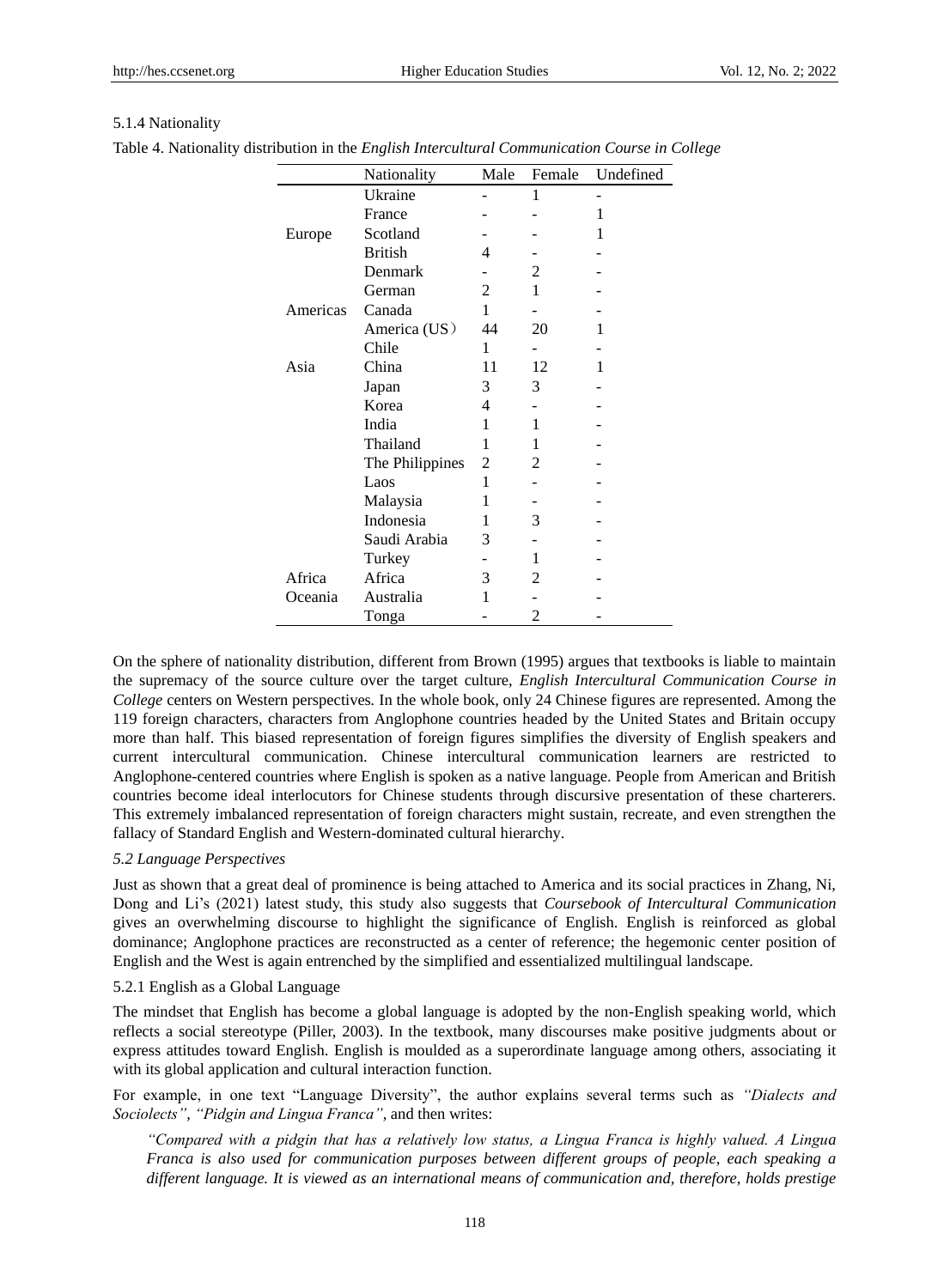*among different groups of people... Today English is considered a Lingua Franca because it has become the most widely used language spoken by non-native speakers. English is used as a second language and a foreign language widely. It is often called a global language that sustains communication in this global village*—*the World." P.153*

Here, English is explicitly touted as a lingua franca, holding much prestige in the world. The binary opposition between the low status of pidgin and the high prestige of English produces or reproduces some unequal power relations. English preempts an international using group. Understandings about its extreme importance for sustaining global communication are mapped onto people.

Similarly, the conclusion of unit 10 reaffirms English as an international language by foregrounding its mission to help learners become effective and tolerant in interacting across culture. English is also enacted as a cultural broker to promote the exchange of diverse cultures.

*"With the wide spread of English as an international language in the multicultural world today; it is undoubtedly necessary to understand and develop intercultural communication. Learning English as a foreign language requires learners to become proficient intercultural communicators by learning to understand and accept cultural differences as well as develop cultural tolerance." P. 351* 

Data like the mentioned above can be interpreted as a form of what Phillipson (1992) has called linguistic imperialism. The semiotic appeal towards English is in accordance with the social stereotype which has given superiority to English, indicting the dominance of English and resulting in power and cultural inequalities.

Except the mentioned above, another discourse strand showing linguistic imperialism is the fallacy that everyone can speak English, not just in America, but around the world. "In the United States, for example, people expect that newcomers will speak English" (P. 283); schools in India are assumed to teach English (Case study 1, P. 6); even the ancient Chinese greet each other in English instead of Chinese as shown the following picture.



Figure 1. P. 153

The foregrounding of English as a global language and the fallacy that everyone can speak English do not treat multiple discourses equally but construct and impose English hegemonic discourses in reality.

# 5.2.2 Western Norms as Reference

Like any other teaching material *English Intercultural Communication Course in College* is founded on choices. These choices reinforce and naturalize socially accepted and legitimized views of the western world headed by the Americanized social order. In the textbook, "discussion of communication often reflects a Western orientation" (P. 46). The ten often used intercultural communication theories are all from western scholars. These particular western norms are emphasized at the expanse of others.

In addition to textual messages preempt western norms as reference, pictures involved in the textbook also convey such hidden curriculum. In Figure 2, it involves two main visual elements with the big size of American flag in the center. The first component is four people from different countries. The second component is national flags indicating these four people"s nationality. These four different nationalities eventually became part of the Stars and Stripes flag of the United States. The presentation of the figure can be interpreted as a form of cultural and linguistic imperialism, which gives superiority to American discourse and English. American culture and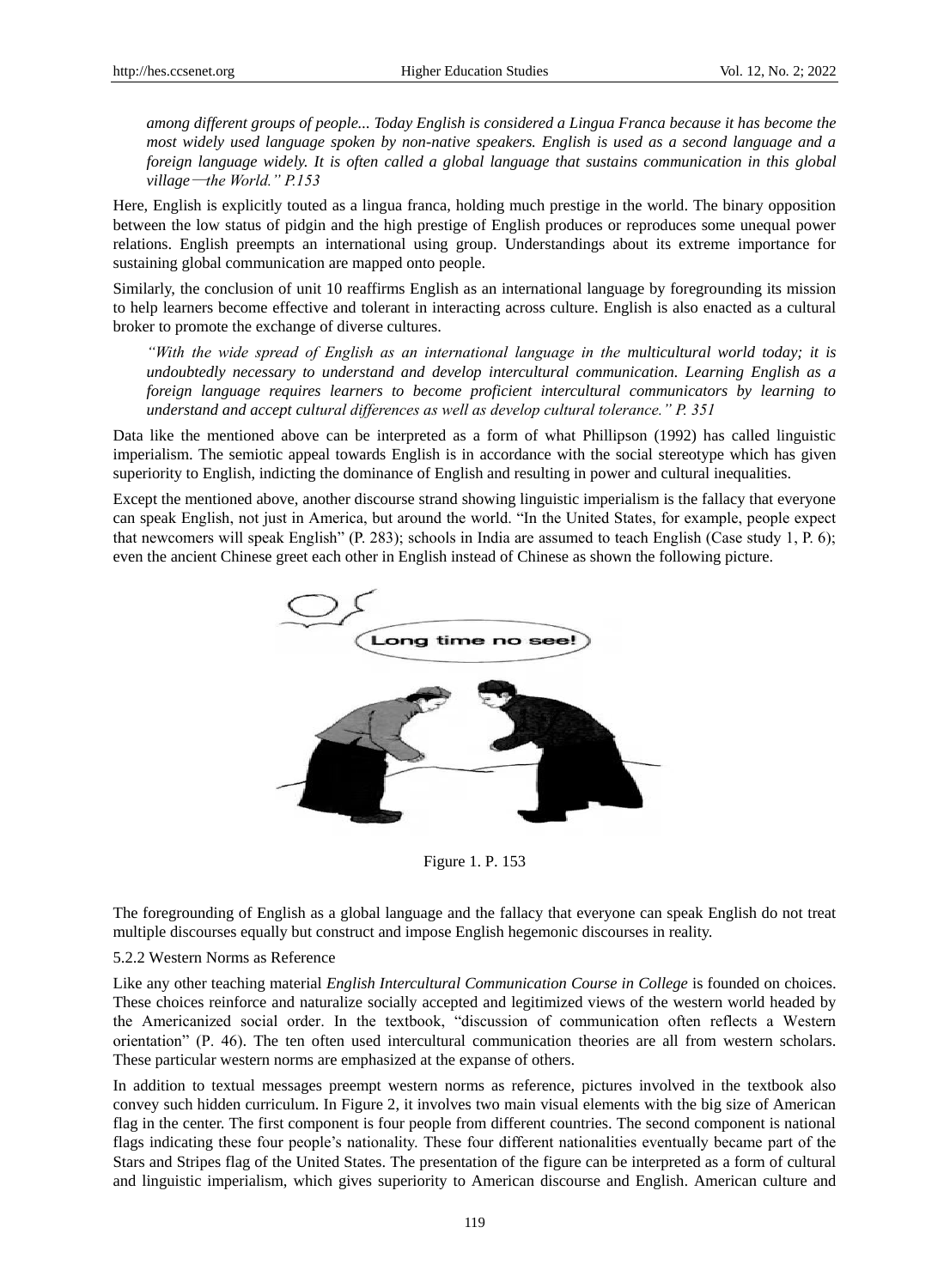American English are taken for granted as reference for learners. All others will finally essentialized by the dominant American world. All in all, the selective construction in *English Intercultural Communication in Colleg*e gives superiority to Western standards and American normality.



Figure 2. P. 282

# 5.2.3 Speaking Standard English Indexing Superiority

Similar to other studies indicating that English language textbooks are like to maintain a native speakerism bias toward Anglophone countries (Li, Duan, Dong & Sharif, 2019; Tajeddin & Pakzadian, 2020; Yamanaka, 2006), *English Intercultural Communication in Colleg*e once again reproduces Standard English ideology. Even though the rise of world Englishes has challenged the emphasis on native-speaker accents in English language teaching (Jenkins, 2015), in the textbook, the norm of speaking English is narrowly confined to the so-called "Standard" English by describing it as a valuable asset which can empower individuals to achieve social prestige and career success as indicated in the excerpt from page 151.

*One's social background does influence one's choice of linguistics forms and one's language reveals one's identity. In this aspect, accent is an important marker of sociolect. For example, the so-called "Received Pronunciation" in British English has become characteristics of upper-class speech in Britain in the 19th century. It served as a high-status marker and a qualification for high-prestige employment (P. 151).*

However, the essential purpose of an international language is to help learners put forward their own opinions instead of following standards of that native language (McKay, 2002). Representing Standard English in textbooks like *English Intercultural Communication Course in College* is yet another manifestation of power relations which lead to the supremacy native speakerism.

# 5.2.4 Standard English as a Valuable Instrument

In addition to depicting Standard English as a means to link with the world, Standard English is also conceptualized as commodity for educational success and social inclusion. The textbook purports that the incompetency of English will limit English learners" access to interactional opportunities in the target language in that they lack linguistic repertoire necessary to negotiate all kinds of difficult encounters.

In Case 52 *Doubts* (P. 279), Chinese student Wu Liang is depicted as a confident English language knowledge master but not an excellent English speaker whose English linguistic skills set limits to her academic achievements and social interaction. After studying in America, Wu Liang found that she had difficulty in accommodating the accents and teaching styles of the local professors who came from other countries. These professors" non-standard English accents made her do not know how to manage her research. What is worse, she even could not understand conversations of her native classmates due to the latter"s native language repertoire was different from her learning. She was also not socially accepted as a legitimized member of the target language community. Some treated her like an incapable child; others expected her feel and do as they do, but the fact was that the way these native speakers talking about "party" even made her frightened. At last, she excluded herself voluntarily from these native students' social activities.

In the case, the differentiation of English is projected onto the contrast between native English speakers and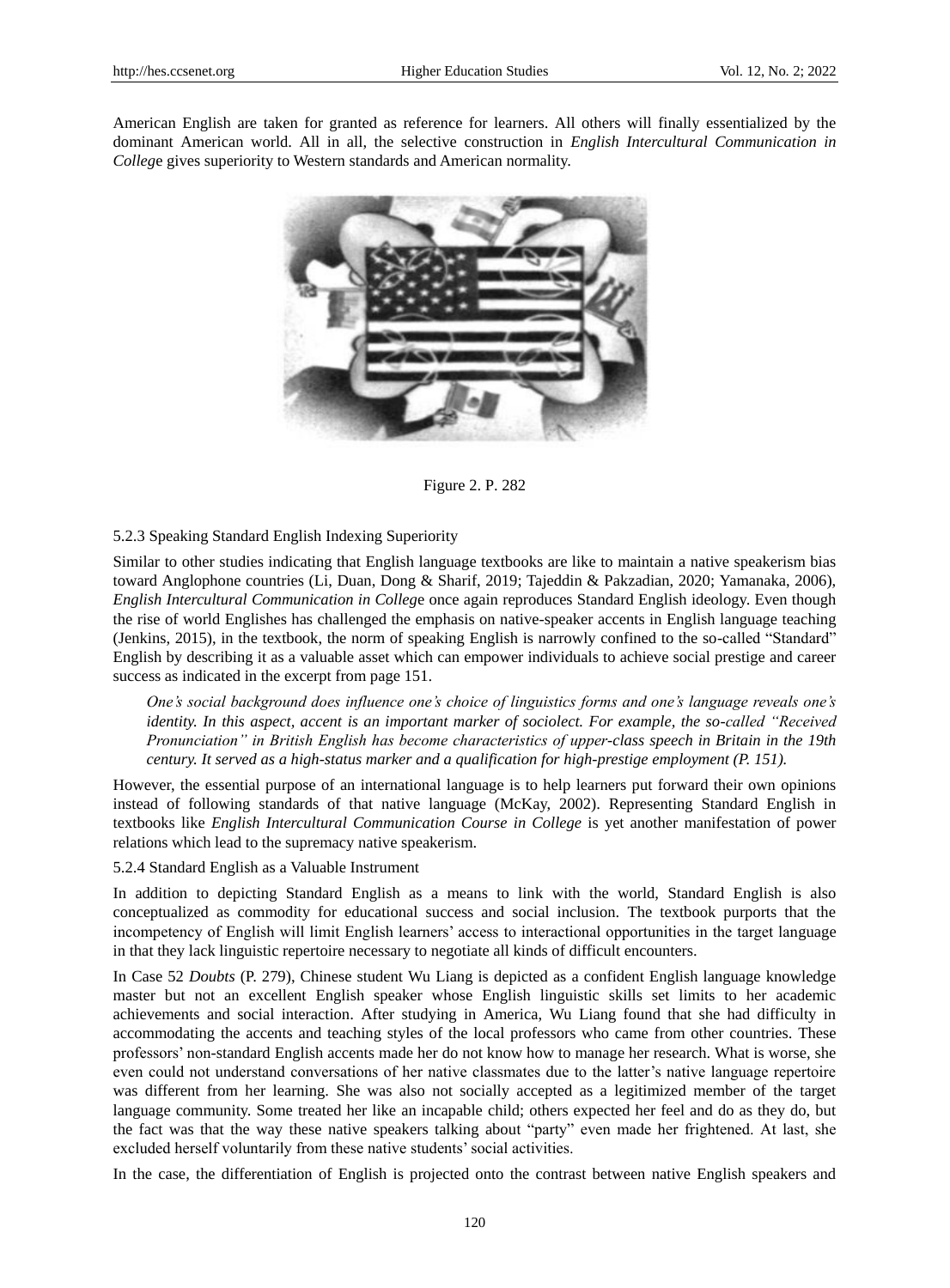foreign English speakers who are labeled as "isolated community". Wu Liang"s insufficient linguistic proficiency makes her vulnerable and powerless, reaffirming the utilitarian discourse that if you do not speak English, and speak it properly, you show your inability to reason and the right to prevail the corresponding citizenship (Duchêne & Heller, 2012, P. 6).

5.2.5 Native English Speakers as Perfect Interlocutors

Baik (1994) once mentioned that, language norms "are provided by native speakers, and only by native speakers; further, non-native speakers of English should not stop learning English until they reach the level of proficiency that is comparable to the norms provided by the native speakers" (P. 69). Therefore, in order to practice English, native speakers are taken for granted as perfect interlocutors.

In Case 53 *Practising English* (P. 288), the Chinese girl is constructed as a fervent but helpless English learner. In order to practice her oral English, she even sat on steps of the foreign students" residence in evening to talk with one American student and one German student at the cost of being misunderstood as an easy girl. Even if these two young male foreign students did not have the intention to communicate with her, she tried to keep the conversation going. Her action made the two foreign thought she was a frivolous female student and gazed her meaningfully. The Chinese female students realized their malice but she said nothing. It seemed that all she could do was to leave silently. Not saying goodbye was the only way she could stand up for her rights.

Nonetheless, portrayals of foreign English learners as fervent but helpless are not coincidental. They have some consequences with regard to language ideologies. As an effect, a hierarchical order is reproduced in which Standard English occupies the prestigious status and foreign language learners are subjected to the authority and norms of native speakers.

5.2.6 Simplification and reduction of the multilingual landscape

Through a thorough examination, *English Intercultural Communication Course in College* "appears to favor only two dominant languages, Chinese as the national commonly-used language and English as the world language" (Zhou & Ross, 2004, P. 16).

Among all of the foreign languages represented in the textbook, English is endorsed with dominant status and attached high values, as disclosed in previous sections. Against the predominant picture of homogenizing English, there are lamentably few cases in which other language varieties are represented.

More strikingly, on the rare representation of foreign languages, some languages are directly translated into English without giving the original language version or even represented with Roman letters instead of the de facto language. For example, "There is even a Japanese proverb that states *A boy living near a Buddhist temple can learn an untaught lesson*" (P. 46 ). Furthermore, some Roman letters "Neiko" (P. 46) are used to referenced the Japanese word " $\lambda \supset \mathbb{Z}$ "; "Kosta" (P.46) are used to referenced the Russian word "кошка". However, since these Roman letters look like English, students might misunderstand English can be used as reference of any other languages. Linguistic references such as these do not reflect the actual multilingual landscape, reinforce the dominant status of English to some extent, and even worse, might misguide students with a wrong way to learn foreign languages.What further covers up linguistic diversity and entrench English dominance is the reduction of foreign languages as a bunch of meaningless symbols as shown in figure 3.



Figure 3 P. 145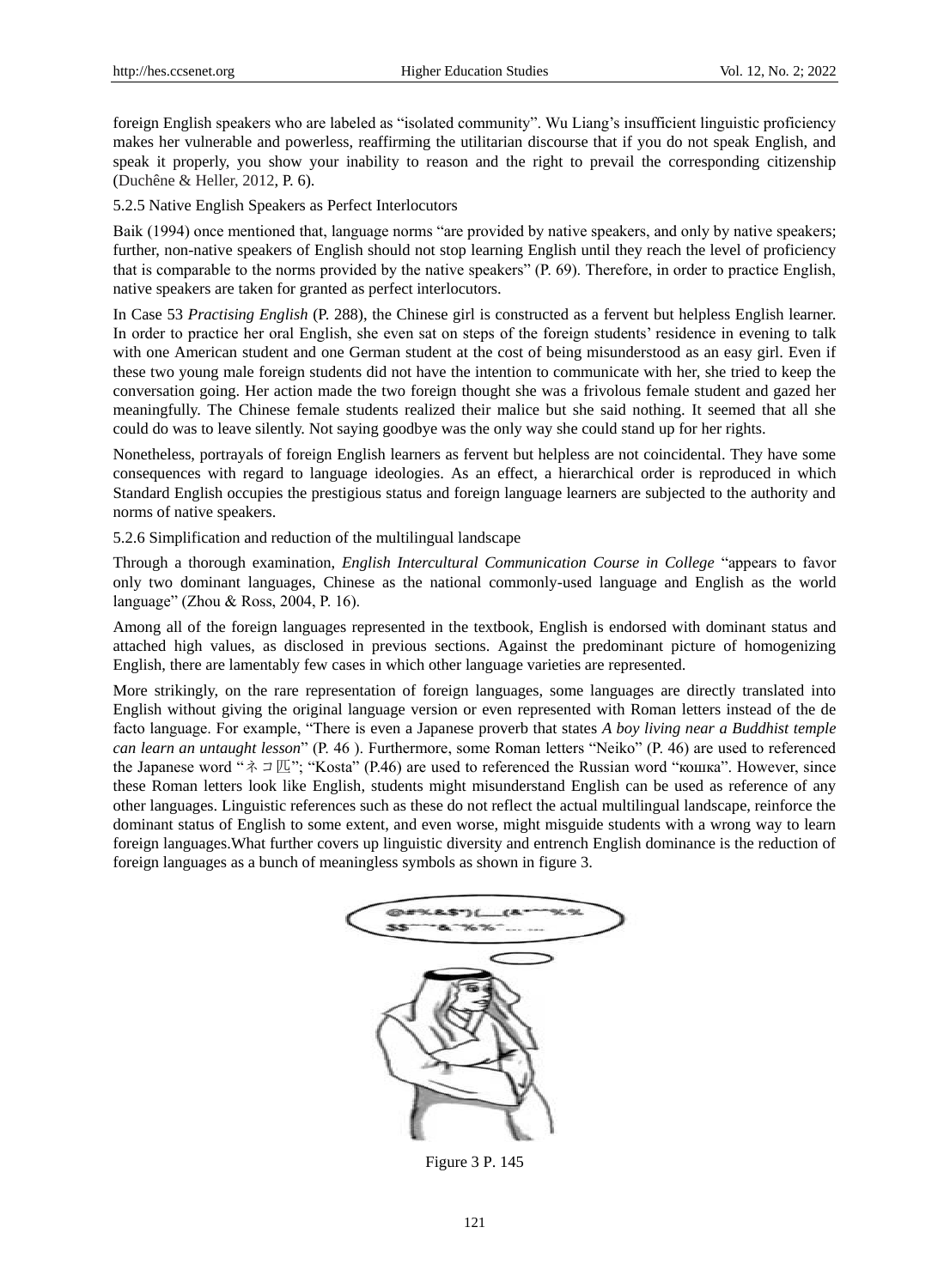The iconic representation of Arabic as some meaningless suggests that the speakers of this language are in some way represented as low-voiced and degraded because what they say is unimportant. No one cares what opinions they want to express, so even some messy symbols can represent their views.

Similarly, the Chinese linguistic diversity is also been simplified. Except the overwhelming discourses representing English, Chinese occupies the highest visibility. Nonetheless, "the term "Chinese" is taken unproblematically as the "natural" reference for language in China" (Chen, 2016, P. 523). In the whole textbook, only one Chinese local dialect Cantonese is mentioned. Such linguistic representation of China simplifies the complex linguistic landscape, rendering Chinese Chinese dialects and ethnic languages invisible.

Based on the findings, we may argue that multilingualism in both China and the World is mirrored in *English Intercultural Communication Course in College* to a limited degree. The textbook fails to problematize the erosion of linguistic diversity. Although it may be unreasonable to expect all languages are covered in one textbook, there is no rationale for representing foreign languages only with English and including scant Chinese dialects and minority languages. We can only assume that the linguistic representation once again reproduced the hegemonic status of English and the strong influence of Chinese mandarin.

# **6. Discussion**

# *6.1 English as Global Dominance*

One of the main findings of this study shows that linguistic imperialism is reproduced in the almost exclusive presentation of English, which resonates with previous findings which indicate the hegemonic status of English in the world (Tajeddin & Pakzadian, 2020). In *English Intercultural Communication Course in College*, the pervasive accounts of America and English as an international language (English discourse imperialism) simultaneously function to invoke the notion of English as global dominance (linguistic imperialism). The dominance of English is manifested by the assumption that English is a global language, the fallacy that everyone can speak English, the hypothesis that Western norms are legitimized reference for English learners, and the simplified multilingual landscape. Moreover, the asymmetrical representation of characters, as discussed in *5.1.4* also indicates the dominant position of English. Such linguistic hierarchy in textbooks is de facto the manifestation of English hegemony (Phillipson, 1992), which marginalizes other language varieties.

# *6.2 White Anglophones as a Center of Excellence*

With the rise World Englishes, it is widely acknowledged that the concept of English as a lingua fanca might give the plausibility of abandoning native paradigm of pedagogy in ELT (Jenkins, 2015; McKay & Brown, 2016). However, *English Intercultural Communication Course in College* reshapes white Anglophones as a center of excellence by touting the prestige of Standard English. In the textbook, ideas such as speaking Standard English indexing superiority, Standard English as a valuable instrument, native English speakers as perfect interlocutors are discursively expressed. However, the indisputable fact is that the majority of English speakers are not native speakers. Native-speakerism is no longer suitable for the present world (Widdowson, 1994). By reducing the English community to a single group of highly educated native speakers, *English Intercultural Communication Course in College* treat English learners as homogeneous and target language as invariable. In doing so, it jeopardizes the teaching goals of cultivating intercultural competence and critical language awareness. Therefore, it is argued that we need to break the faith that native speakerism is the norm in language learning (Holliday, 2005).

# *6.3 Male-biased Identity Options as Representation of Gendered Tradition*

Except constructing English as global dominance and white Anglophones as a center of excellence, like other textbooks examined by scholars (Parreca, 1984; Alshammri, 2017, Shardakova & Pavlenko, 2004), *English Intercultural Communication Course in College* also simplifies the authentic representation of social characters by maintaining the gendered tradition through the representation of male-biased identity options. In the textbook, males occupies more visibility and more job options. Images of males are lofty and well-educated, while females are unsurprisingly limited in family domain. Furthermore, the identity of working-class females as women is even denied by educated males. Gender representation like that can be irritating for individuals and generate some unfavorable impacts on learners, consequently, maintaining misinterpreted typical stereotypes (Lee, 2017).

# **7. Conclusion**

To sum up, the study evaluates *English Intercultural Communication Course in College*, an English textbook used in China through the lens of language ideology. Our findings demonstrate that identity options covered in the textbook are biased and simplified. The range of non-westerners" interlocutors is quite limited—they are predominantly middle-class native English speaker with males holding decent jobs or high social status.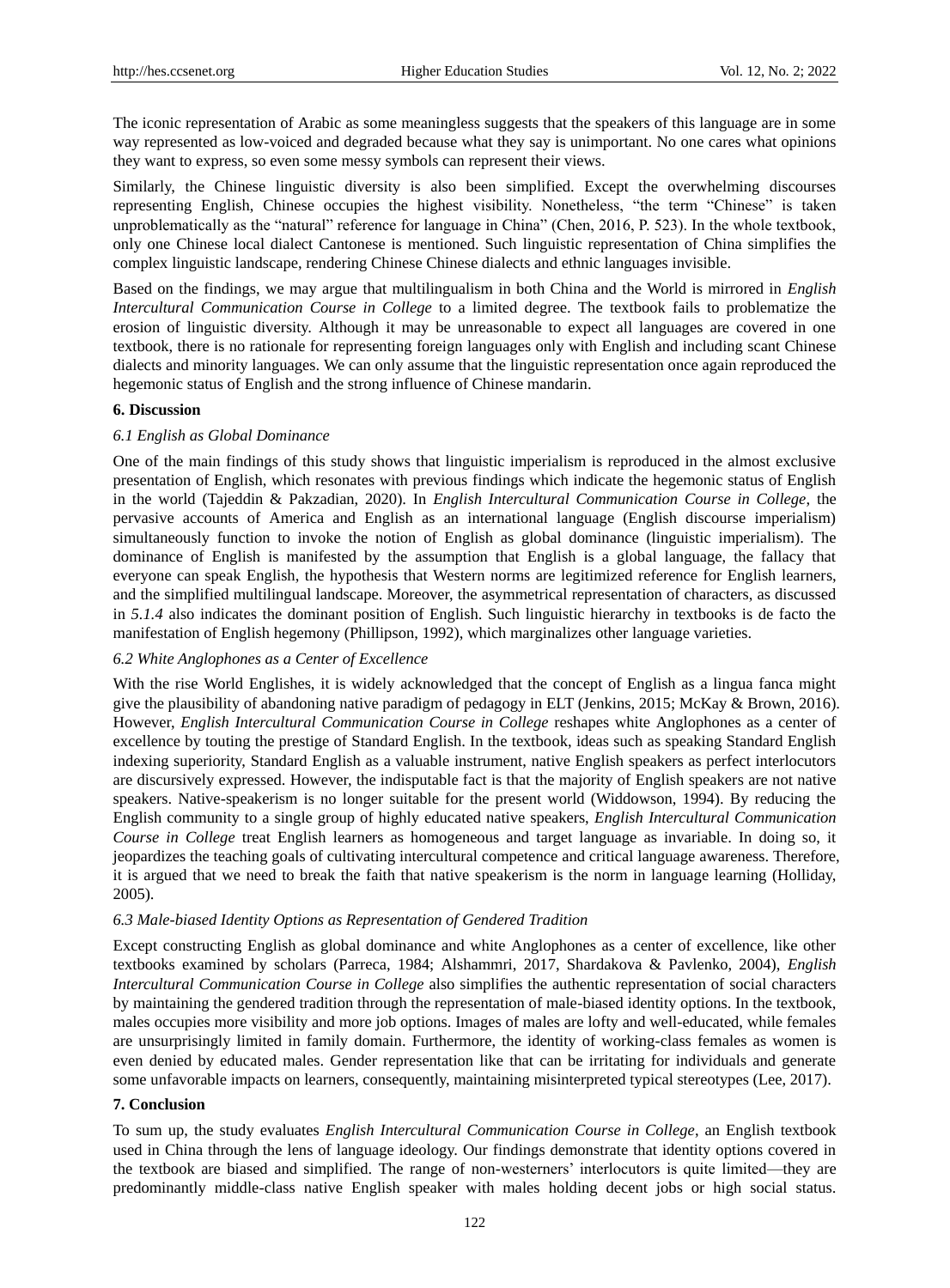Moreover, by highlighting the influence of English and Standard Englishes, findings also show that language perspectives in the textbook are dominated by linguistic imperialism and English native-speakerism.

Based on the results of the study, we suggest that English language textbooks should try to incorporate a more diversified encounters to help English language learners negotiate different contexts. Moreover, "our zeal for spreading English needs to be accompanied by concurrent efforts to value home languages and cultures" (Brown, 2007, P. 7). Therefore, language textbook writers should also include different language perspectives and cultural practices to lessen the occurrence of social hierarchies that are created and negotiated through language. At the same time, "If we wish to empower English language learners and help them overcome the native-speakers bias, we need to ensure that teachers who work directly with them are respectful and accepting of the linguistic and functional diversity that exists in English today" (Ates, Eslami, & Wright, 2015, P. 486).

#### **Acknowledgments**

The authors would like to thank Dr. Li Jia for her insightful suggestions in the writing of the article.

## **References**

- Alshammri, A. (2017). *Evaluating the representations of identity options and cultural elements on English language textbooks used in Saudi Arabia*. Master. Dissertation, Macquaire University, Australia.
- Apple, M. W. (1982). *Education and power*. Boston: Routledge and Kegan Paul.
- Apple, M. W. (1999). *Power, meaning, and identity: Essay in critical education studies*. New York, NY: Peter Lang.
- Ates, B., Eslami, Z. R., & Wright, K. L. (2015). Incorporating world Englishes into undergraduate ESL education courses. *World Englishes, 34*(3), 485-501. https://doi.org/10.1111/weng.12149
- Auerbach, E. (1995). The politics of ESL classrooms. In J. Tollefson (Ed.), *Power and inequality in language education* (pp. 195-113). Cambridge: Cambridge University Press.
- Baik, M. J. (1994). *Language, ideology and power: English textbooks in the two Koreas*. PhD Dissertation, University of Illinois, America.
- Blommaert, J. (Ed.) (1999). *Language Ideological Debates*. Berlin/New York: Mouton de Gruyter. https://doi.org/10.1515/9783110808049
- Brown, K. (1995). World Englishes: To teach or not to teach? *World Englishes, 14*(2), 233-245. https://doi.org/10.1111/j.1467-971X.1995.tb00353.x
- Brown, H. D. (2007). *Principles of language learning and teaching* (5th ed.). White Plains, NY: Pearson Education.
- Byram, M. (1989). *Cultural Studies in Foreign Language Education*. Clevedon: Multilingual Matters.
- Byram, M. (1998). Cultural identities in multilingual classrooms. In J. Cenoz & F. Genesee (Eds.), *Beyond bilingualism* (96-116). Clevedon: Multilingual Matters.
- Canale, G. (2016). (Re) Searching culture in foreign language textbooks, or the politics of hide and seek. *Language, Culture and Curriculum, 29*(2), 225-243. https://doi.org/10.1080/07908318.2016.1144764
- Chen, X. X. (2016). Linguascaping the Other: travelogues" representations of Chinese languages. *Multilingua, 35*(5), 513-534. https://doi.org/10.1515/multi-2014-1026
- Crystal, D. (2003). *English as a global language*. Cambridge: Cambridge University Press. https://doi.org/10.1017/CBO9780511486999
- Curdt-Christiansen, X. L., & Weninger, C. (Eds.). (2015). *Language, ideology and education: The politics of textbooks in language education*. London: Routledge. https://doi.org/10.4324/9781315814223
- Duan, W. (2020). *Evaluating the Representations of identities, linguistic and cultural elements in Chinese as a second language textbooks used in China*. Master. Dissertation, Yunnan University, Yunnan, China.
- Duchêne, A., & Heller, M. (2012). Pride and profit: Changing discourses of language, capital and nation-state. In A. Duchêne, & M. Heller (Eds.), *Language in late capitalism: Pride and profit* (pp. 1-21). New York, NY: Routledge. https://doi.org/10.4324/9780203155868
- Fairclough, N. (1995). *Critical discourse analysis: The critical study of language*. London/New York: Longman.
- Fairclough, N. (1999). Global capitalism and critical awareness of language. *Language Awareness, 8*, 71-83. https://doi.org/10.1080/09658419908667119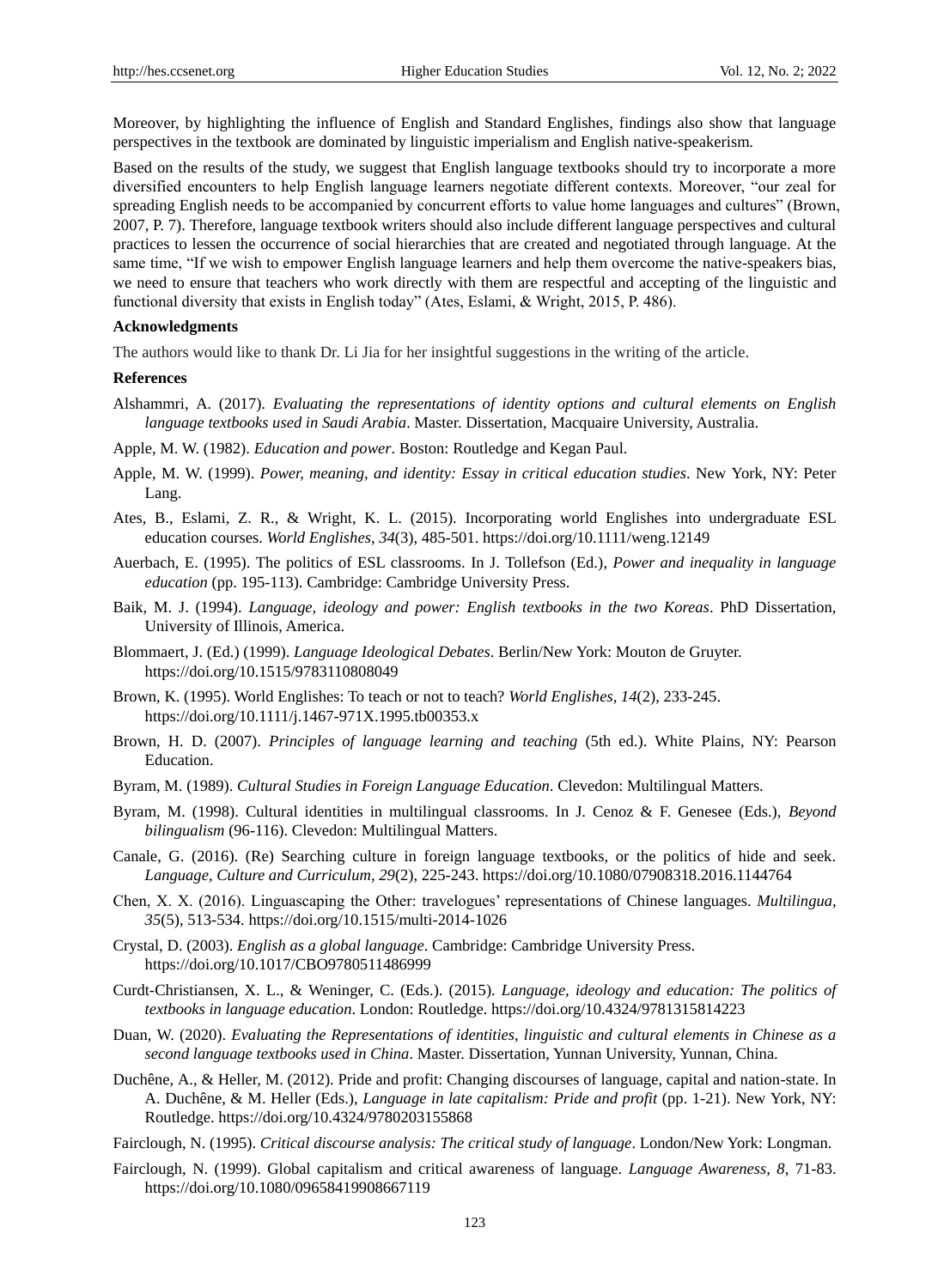- Gray, J. (2002). The global course book in English language teaching. In D. Block & D. Cameron (Eds.), *Globalization and language teaching* (pp. 151-167). London: Routledge.
- Heinrich, P. (2005). Language Ideology in JFL textbooks. *De Gruyter, 2005*(175-176), 213-232. https://doi.org/10.1515/ijsl.2005.2005.175-176.213
- Holliday, A. (2005). *The struggle to teach English as an international language.* Oxford: Oxford University Press.
- Jaworski, A., & Thurlow, C. (2010). Language and the globalizing habitus of tourism: Toward a sociolinguistics of fleeting relationships. In N. Coupland (Ed.), *The handbook of language and globalization* (pp. 255-286). Oxford: Wiley-Blackwell. https://doi.org/10.1002/9781444324068.ch11
- Jenkins, J. (2015). *Global Englishes: A resource book for students* (3rd ed.). Abingdon: Routledge.
- Kazemi, S. A., Aidinlou, N. A., & Asl, H. D. (2017). Manifestations of globalization and linguistic imperialism in English language teaching and materials preparation: ideology in the International ELT textbooks. *Relp, 5*(2), 223-246.
- Krippendorff, K. (1980). *Content analysis. An introduction to its methodology*. Beverly Hills, CA: Sage.
- Lee, D. (2017). *Competing discourses: Perspective and ideology in language*. London, New York: Routledge.
- Liddicoat, A. J., & Scarino, A. (2013). *Intercultural languge teaching and learning*. Malden, MA: Wiley-Blackwell. https://doi.org/10.1002/9781118482070
- Li, J., Duan, W., Dong, J., & Sharif, S. al M. (2019). Identity Construction and Ideological Reproduction of the Secondary English Language Textbooks in Bangladesh. *International Journal of Language and Linguistics, 7*(6), 302-314. https://doi.org/10.11648/j.ijll.20190706.18
- Lippi-Green, R. (2012). *English with an accent: Language, ideology, and discrimination in the United States* (2nd ed.). London, UK: Routledge. https://doi.org/10.4324/9780203348802
- Luke. A. (1988). Literacy, *Textbooks and Ideology: postwar literacy instruction and the mythology of Dick and Jane*. Cambridge: Polity Press.
- McArthur, T. (1998). *The English languages*. Cambridge, UK: Cambridge University Press.
- McKay, S. L., & Brown, J. D. (2016). *Teaching and assessing EIL in local contexts around the world*. New York, NY: Routledge.
- McKay, S. L. (2002). T*eaching English as an international language*. Oxford: Oxford University Press.
- Pennycook, A. (1994). *The Cultural Politics of English as an International Language*. Essex: Longman
- Pennycook, A. (1995). English in the world and the world in English. In J. W. Tollefson (Ed.), *Power and inequality in language education* (pp. 34-58). Cambridge: Cambridge University Press.
- Pennycook, A. (2001). *Critical applied linguistics: A critical introduction*. Mahwah, NJ: Lawrence Erlbaum Associates, Inc. https://doi.org/10.4324/9781410600790
- Phillipson, R. (1992). *Linguistic imperialism*. Oxford: Oxford University Press.
- Piller, I. (2003). Advertising as a site of language contact. *Annual Review of Applied Linguistics, 23*, 170-183. https://doi.org/10.1017/S0267190503000254
- Porreca, K. L. (1984). Sexism in current ESL textbooks. *TESOL Quarterly, 18*(4), 705-724. https://doi.org/10.2307/3586584
- Safran, W. (1999). Nationalism. In J. A. Fishman (Ed.), *Handbook of Language and Ethnic Identity* (pp. 77-93). Oxford: Oxford University Press.
- Shah, S. K., Tariq, W., & Bilal, M. (2013). Ideology in English textbooks: A case study of matric level books in Punjab. *Research on Humanities and Social Sciences, 3*(11), 113-120.
- Shardakova, M., & Pavlenko, A. (2004). Identity options in Russian textbooks. *Journal of Language, Identity and Education, 3*(1), 25-46. https://doi.org/10.1207/s15327701jlie0301\_2
- Siegal, M., & Okamoto, S. (1996). Imagined worlds: Language, gender, and socio-cultural "norms" in Japanese language textbooks. In N. Warner, J. Ahlers, L. Bilmes, M. Oliver, S. Wertheim, & M. Chen (Eds.), *Gender and belief systems. Proceedings of the Fourth Berkeley Women and Language Conference* (pp. 667-678). Berkeley: University of California, BWLG.